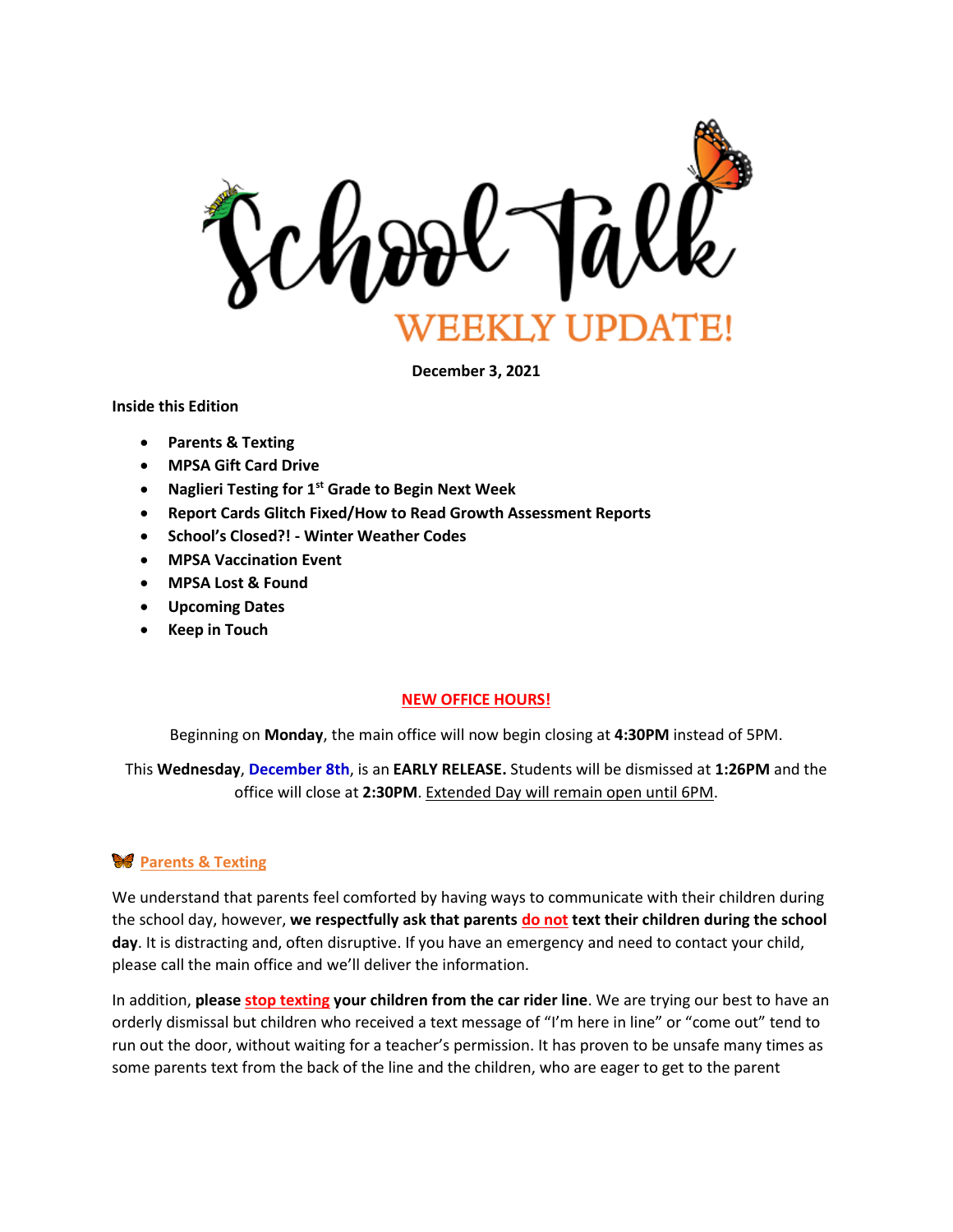attempt to cross the driveway where the buses are exiting. We understand that you may be in a rush, however, safety first, please.

## **MPSA Gift Card Drive**

In our community of plenty, it is sometimes hard to imagine that anyone can suffering from food insecurity. But there are. We have about 30 families in MPSA who will be suffering from food insecurity during the two-week winter break without the daily hot meals served at school twice a day. We are asking families who are willing to help to please take part in our MPSA Gift Card Drive. Please send in **small denomination gift cards** (\$5-\$25) to grocery stores or stores that have groceries available (such as Target and Walmart). We are asking for small denominations so that we can evenly split the gift cards among families. Our hope is to give each family at least \$50.

Please send in your gift cards with your children and have them either give to their teachers or to **Ms. Kia** in the main office. We will be giving out the gift card the last week of school, so we'd like to have them all in hand by **Monday, December 13th**. Thank you in advance for your generosity.

### **Naglieri Testing for 1 st Grade to Begin Next Week**

The **Naglieri NonVerbal Ability Test** is a test that measures nonverbal reasoning as well as problem solving abilities. This test will be administered to all first graders starting **December 9th through the 14th** . Please send your child to school with their iPads fully charged one those days. If you have any questions about the Naglieri, you may e-mail **[Ms. Joanna Yamashita](mailto:joanna.yamashita@apsva.us)**, our Resource Teacher for the Gifted.

### **Report Cards Glitch Fixed/How to Read Growth Assessment Reports**

The report card glitch has been fixed and should be visible in ParentVue now. A reminder that our preK students do not get report cards, and our Ks get them every semester, not quarter.

For guidance on how to interpret the **Student Detail by Question (SDBQ)** report and the vertical scaled scores, parents may visit th[e APS Fall Growth Assessment webpage](https://www.apsva.us/instruction/curriculum-instruction/assessment/the-parent-corner/fall-growth-assessments/) where following resources are available:

- [Overview of the Student Detail By Question \(SDBQ\) Report](https://www.doe.virginia.gov/testing/sol/parent-resources/overview-sdbq-report.pdf)
- [Interpreting Fall 2021 Vertical Scaled Scores: Grades 3-8 Reading Growth Assessments](https://www.doe.virginia.gov/testing/sol/parent-resources/fall-2021-vertical-scaled-scores-reading.pdf) (PDF)
- [Interpreting Fall 2021 Vertical Scaled Scores: Grades 3-8 Mathematics Growth](https://www.doe.virginia.gov/testing/sol/parent-resources/fall-2021-vertical-scaled-scores-math.pdf)  [Assessments](https://www.doe.virginia.gov/testing/sol/parent-resources/fall-2021-vertical-scaled-scores-math.pdf) (PDF)
- [Parent & Caregiver Resources for Growth Assessments](https://tinyurl.com/VAparentpage)

### **School's Closed?! - Weather Codes**

With the coming of winter and possible inclement weather, it is important to familiarize yourself with the new **APS Weather Codes**.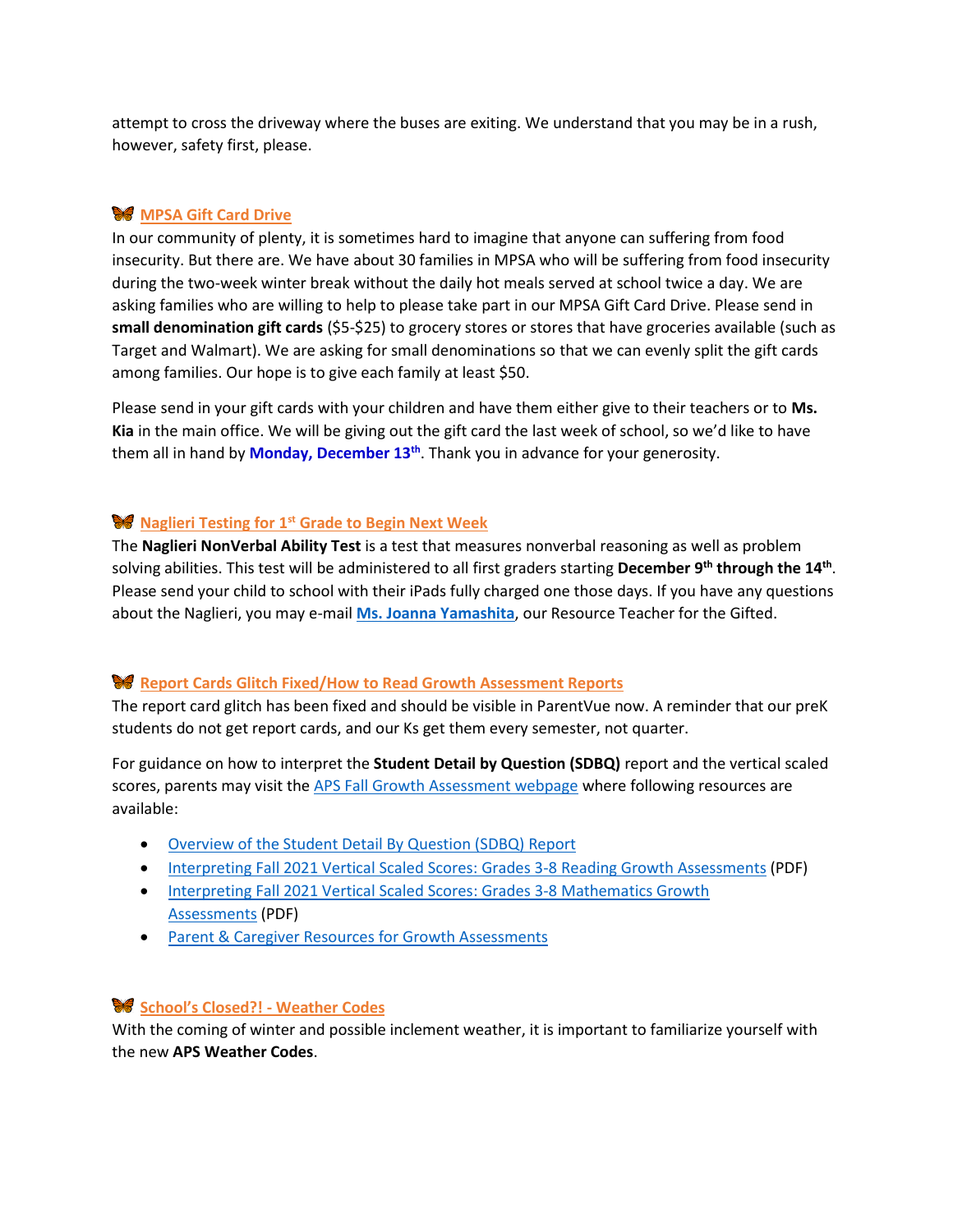

Click **[this link](https://www.apsva.us/emergency-alerts/)** to read about the codes in more detail, as well as see how APS determines how and when to close or delay school.

# **W** MPSA Vaccination Event

MPSA will be hosting a vaccination clinic for **children aged 5-11 only** to receive the Covid-19 vaccine, free of charge. The event is walk in only, no appointments necessary. The schedule is as follows:

- First Dose Vaccines: **December 17th** , 4:30PM to 6:30PM
- Second Dose Vaccines: **January 7th**, 4:30PM to 6:30PM

This event is being run by the Public Health Division in Arlington County. If supplies or time should run out, the staff will help families locate other resources to get their children vaccinated.